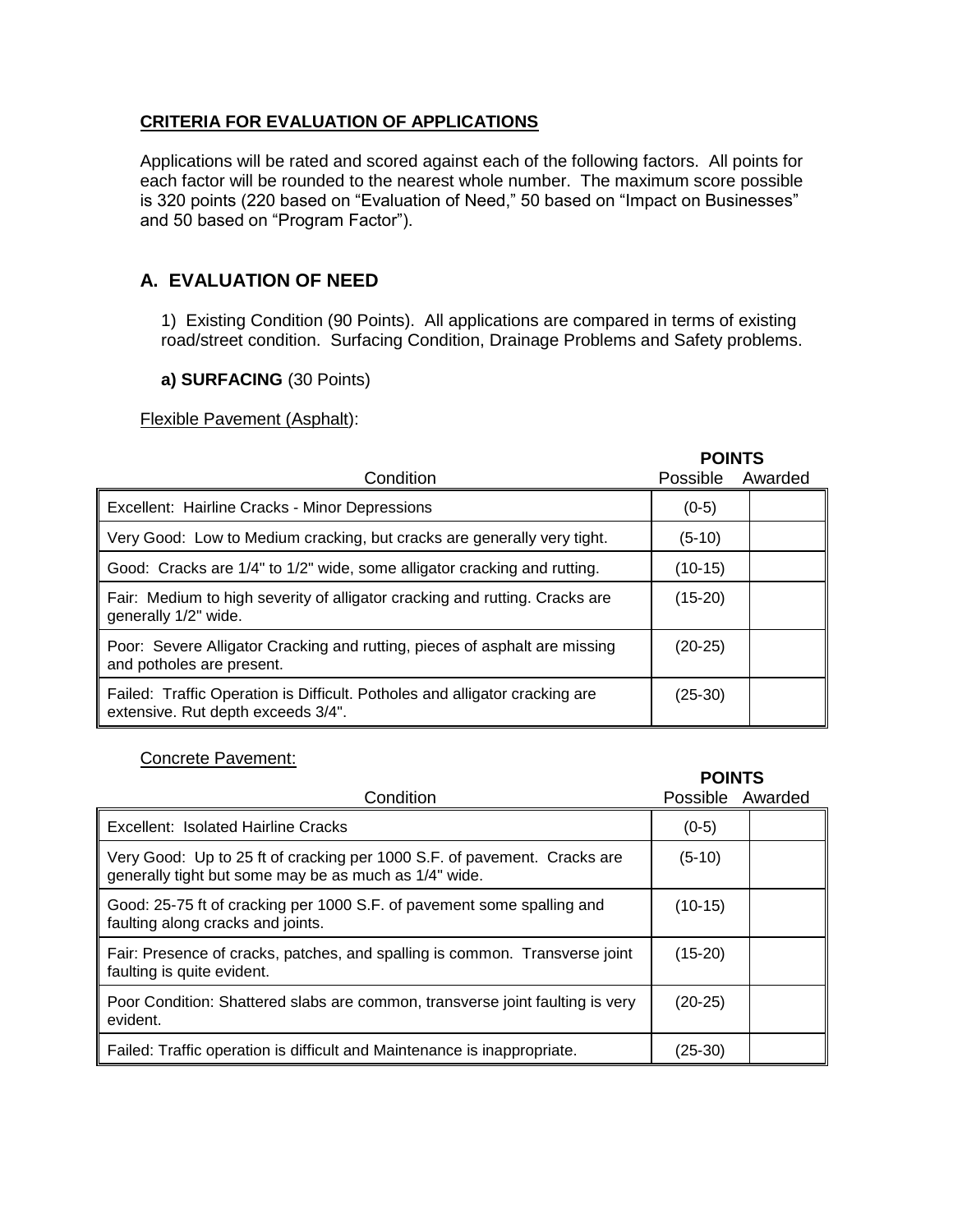## Gravel Surface:

#### **POINTS** Condition **Possible** Awarded Very Good: The only distress is dusting in dry conditions. (0-10) Good: Medium-severity loose aggregate, low-severity washboarding, and some slight rutting. (10-15) Fair: Moderate washboarding over 10-25% of area, moderate rutting, small potholes, and some loose aggregate (15-20) Poor: Little or no roadway crown, severe washboarding and loose aggregate, moderate potholing, 25% of road has little or no aggregate. (20-25) Failed: Travel on road is very difficult. No crown or bowl-shaped road. Severe rutting and potholing many areas have little to no aggregate. (25-30)

### **b) Drainage** (30 Points)

|                                                                                                       | <b>POINTS</b> |         |
|-------------------------------------------------------------------------------------------------------|---------------|---------|
| Condition                                                                                             | Possible      | Awarded |
| Rural Section: Water stands in ditch - allows cat tails to grow                                       |               |         |
| Urban Section: Inadequate or non-existent storm sewer, Inadequate or non-<br>existent curb and gutter | $(0-10)$      |         |
| Water collects in ruts and low spots on the road.                                                     | $(0-10)$      |         |
| Other: Major Drainage structure in poor condition, frequent flooding (2-3 year<br>occurrence), etc.   | $(0-10)$      |         |
| <b>DRAINAGE TOTAL</b>                                                                                 | $(0-30)$      |         |

| c) Safety (30 Points)     | <b>POINTS</b> |         |
|---------------------------|---------------|---------|
| Condition                 | Possible      | Awarded |
| Adequate                  | 0             |         |
| Dangerous Intersection(s) | $(0-10)$      |         |
| Substandard Roadway Width | $(0-10)$      |         |
| Poor visibility           | $(0-10)$      |         |
| <b>SAFETY TOTAL</b>       | $(0-30)$      |         |

A project which consists of a new alignment shall receive forty-five (45) points.

|  | $\mathbf{A}$<br>$ -$<br><u>. up</u><br>. |  |  |
|--|------------------------------------------|--|--|
|  |                                          |  |  |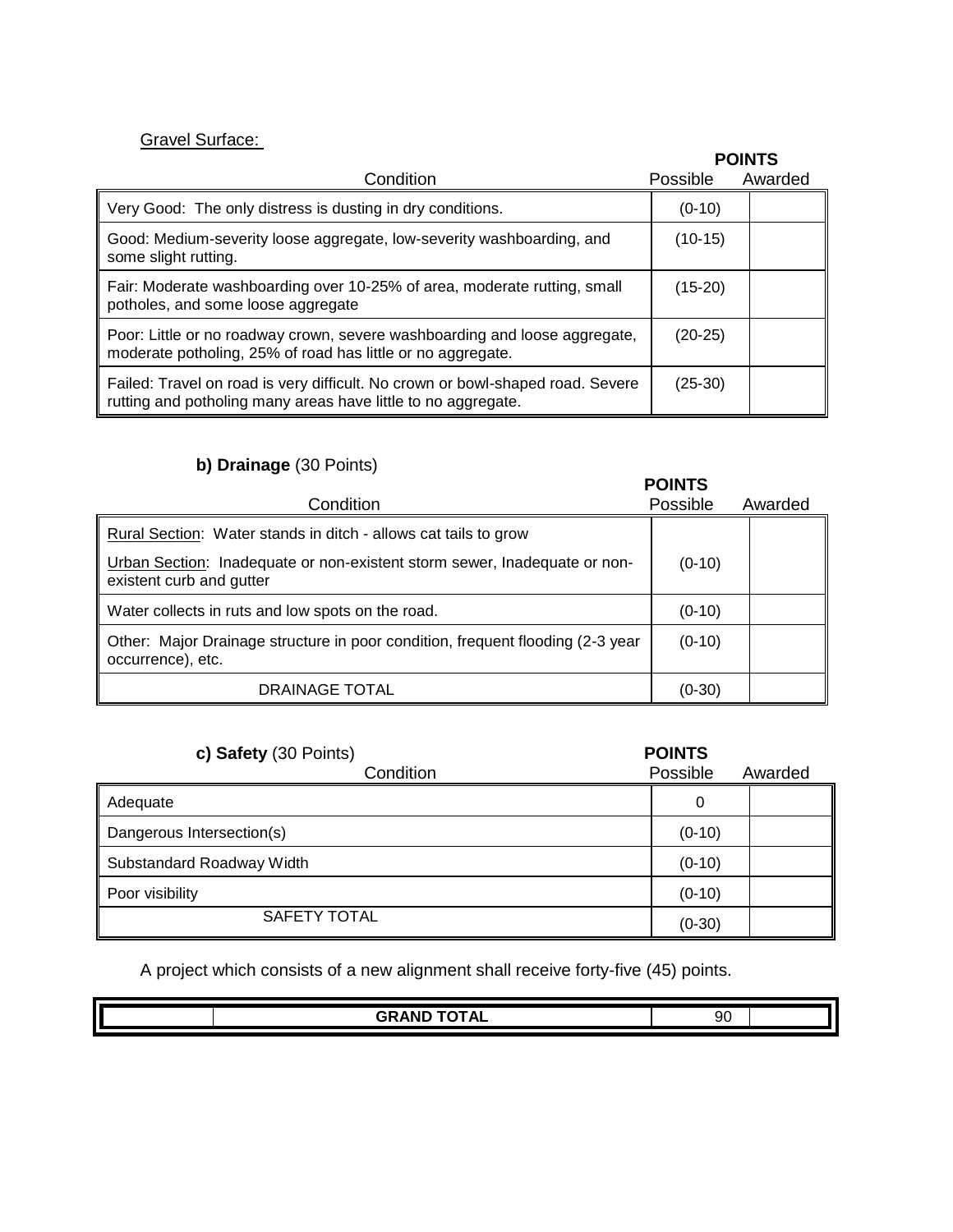2) **Average Daily Traffic and Percent Trucks** (30 points). All applications will be compared in terms of the amount of current or projected car and truck traffic on the road/street proposed for improvement.

| ADT       | <b>POINTS</b> |
|-----------|---------------|
| $0 - 100$ | 10            |
| 101-500   | 20            |
| > 500     | 25            |

5 additional points if percent trucks is greater than 10%. 30 total possible points.

3) **Location** (maximum of 50 points). All applications will be compared in terms of the location of the project. Streets leading to hospitals, schools, elevators, factories, assembly plants, businesses and the down-town area will receive more points.

> Hospitals or health care facility - 10 points Nursing home - 10 points Schools - 10 points each Grain terminals - 10 points each Manufacturing/Processing plants - 10 points each Downtown area - 10 points

4) **GOED and DENR Grants/Loans** (50 points). All applications will be compared in terms of whether or not this grant will be used in conjunction with a Community Development Block Grant (CDBG), the State Revolving Loan Fund (SRF), or Consolidated Water Facilities Construction Fund (CWFCF) from either the Department of Environment and Natural Resources or the Governor's Office of Economic Development for the water/sewer/storm sewer infrastructure to be located in the proposed project area.

> Will the grant be used in conjunction with a water/sewer project? Yes - 50 points No - 0 points

### **B. IMPACT ON BUSINESSES** (50 points)

All applicants will be compared in terms of the number of businesses that the street/road will affect.

20 or more businesses - 50 points 15 or more businesses - 40 points 10 or more businesses - 30 points 5 or more businesses - 20 points 0 to 5 businesses - 10 points